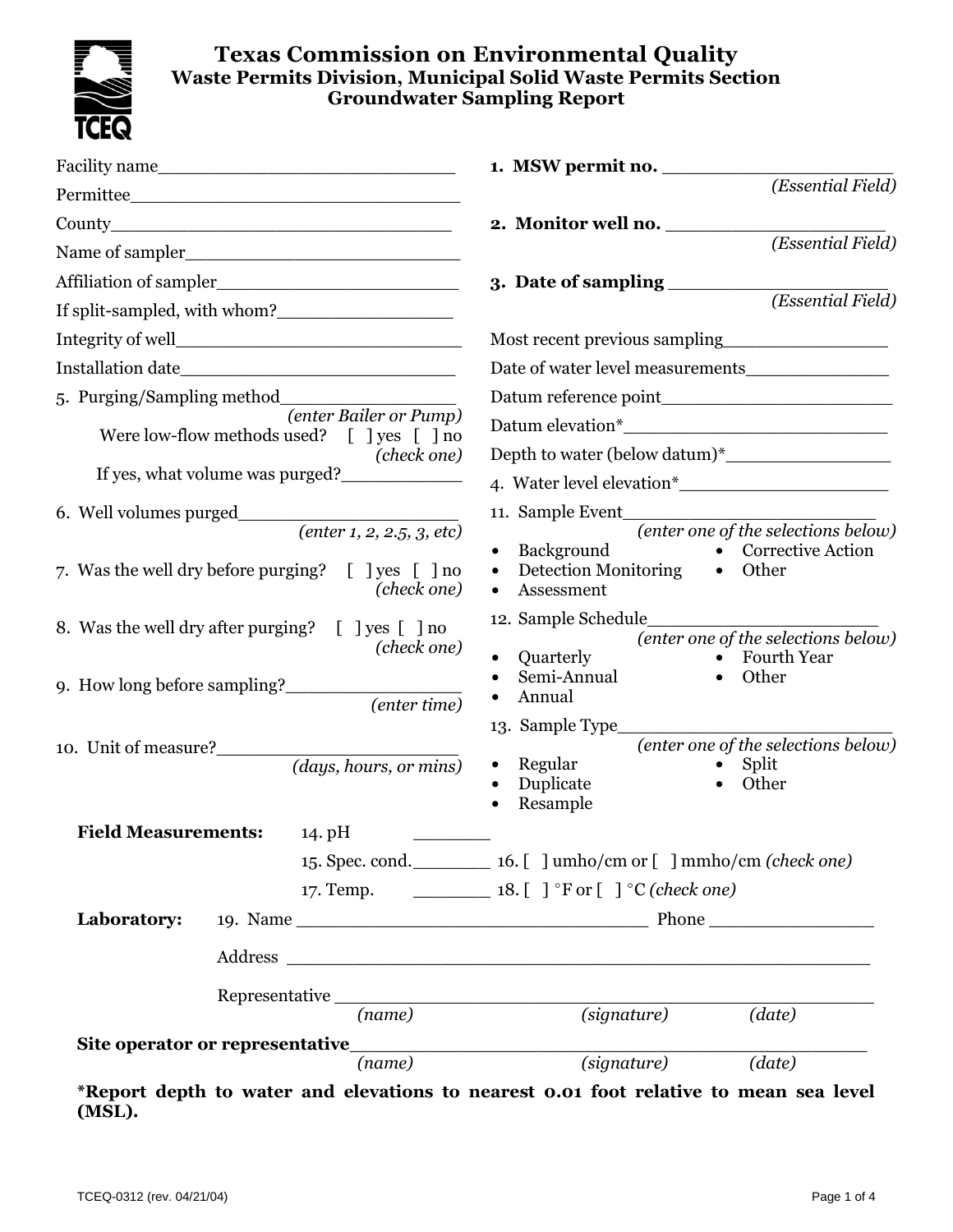

#### **Heavy Metals**

| <b>Constituent</b> |                      | <b>Concentration</b> | <b>Reporting Limits<sup>-3</sup></b> | Method |
|--------------------|----------------------|----------------------|--------------------------------------|--------|
| Antimony           | $T^1$ D <sup>2</sup> | µg/l                 | $\mu$ g/l                            |        |
| Arsenic            | T<br>D               | $\mu$ g/l            | $\mu$ g/l                            |        |
| <b>Barium</b>      | T<br>D               | $\mu$ g/l            | $\mu$ g/l                            |        |
| Beryllium          | T<br>D               | $\mu$ g/l            | $\mu$ g/l                            |        |
| Cadmium            | T<br>D               | $\mu$ g/l            | $\mu$ g/l                            |        |
| Chromium           | D<br>T               | $\mu$ g/l            | $\mu$ g/l                            |        |
| Cobalt             | T<br>D               | $\mu$ g/l            | $\mu$ g/l                            |        |
| Copper             | T<br>D               | $\mu$ g/l            | $\mu$ g/l                            |        |
| Lead               | T<br>D               | $\mu$ g/l            | $\mu$ g/l                            |        |
| Mercury            | D<br>T               | $\mu$ g/l            | $\mu$ g/l                            |        |
| Nickel             | T<br>D               | $\mu$ g/l            | $\mu$ g/l                            |        |
| Selenium           | T<br>D               | $\mu$ g/l            | $\mu$ g/l                            |        |
| Silver             | D<br>T               | $\mu$ g/l            | $\mu$ g/l                            |        |
| Thallium           | D<br>T               | $\mu$ g/l            | $\mu$ g/l                            |        |
| Vanadium           | D<br>T               | $\mu$ g/l            | $\mu$ g/l                            |        |
| Zinc               | T<br>D               | $\mu$ g/l            | $\mu$ g/l                            |        |
| Iron               | D<br>T               | $\mu$ g/l            | $\mu$ g/l                            |        |
| Manganese          | D<br>T               | $\mu$ g/l            | $\mu$ g/l                            |        |

<sup>1, 2</sup> Indicate whether analyses for Total (T) or Dissolved (D); use two pages if both are run. If analyses for dissolved concentrations, indicate filter pore size [ ] 0.45, [ ] 1, [ ] 10, [ ] \_\_\_ micron, and whether filtered [ ] in field or [ ] in laboratory.

<sup>3</sup> Indicate if reporting limits are \_\_\_\_\_\_\_\_\_\_\_\_ PQLs or \_\_\_\_\_\_\_\_\_\_ MDLs.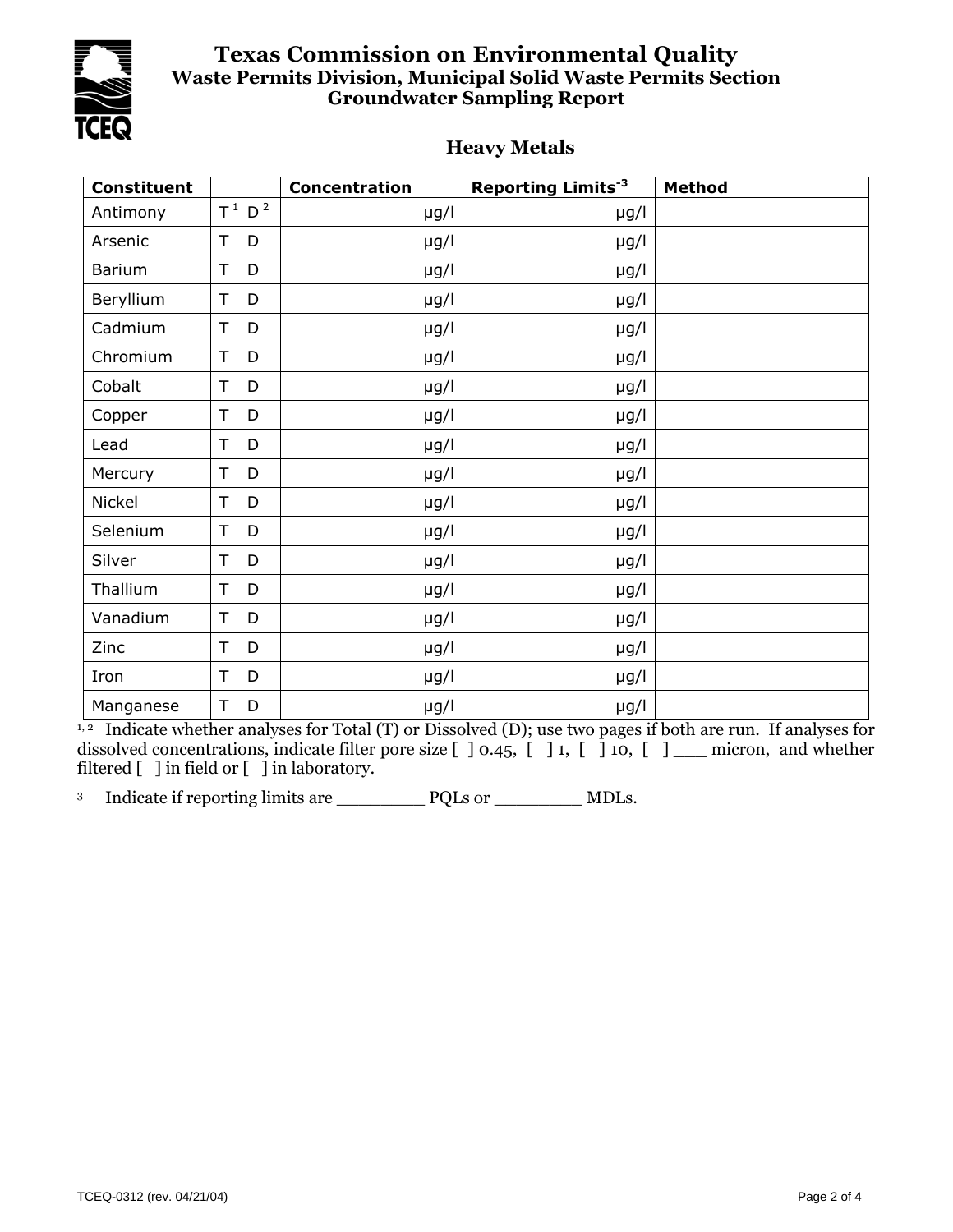

# **Volatile Organic Compounds (VOCs) <sup>1</sup>**

| <b>Constituent</b>          | <b>Concentration</b><br>$(\mu g/L)$ | <b>Reporting</b><br>Limit ( $\mu$ g/L) <sup>2</sup> | <b>Method</b> | <b>CAS No.</b> |
|-----------------------------|-------------------------------------|-----------------------------------------------------|---------------|----------------|
| Acetone                     |                                     |                                                     |               | $67 - 64 - 1$  |
| Acrylonitrile               |                                     |                                                     |               | $107 - 13 - 1$ |
| Benzene                     |                                     |                                                     |               | $71 - 43 - 2$  |
| Bromochloromethane          |                                     |                                                     |               | $74 - 97 - 5$  |
| Bromodichloromethane        |                                     |                                                     |               | $75 - 27 - 4$  |
| Bromoform                   |                                     |                                                     |               | $75 - 25 - 2$  |
| Carbon disulfide            |                                     |                                                     |               | $75 - 15 - 0$  |
| Carbon tetrachloride        |                                     |                                                     |               | $56 - 23 - 5$  |
| Chlorobenzene               |                                     |                                                     |               | 108-90-7       |
| Chloroethane                |                                     |                                                     |               | $75 - 00 - 3$  |
| Chloroform                  |                                     |                                                     |               | $67 - 66 - 3$  |
| Dibromochloromethane        |                                     |                                                     |               | $124 - 48 - 1$ |
| 1,2-Dibromo-3-chloropropane |                                     |                                                     |               | $96 - 12 - 8$  |
| 1,2-Dibromoethane           |                                     |                                                     |               | 106-93-4       |
| o-Dichlorobenzene (1,2)     |                                     |                                                     |               | $95 - 50 - 1$  |
| p-Dichlorobenzene (1,4)     |                                     |                                                     |               | 106-46-7       |
| trans-1,4-Dichloro-2-butene |                                     |                                                     |               | 110-57-6       |
| 1,1-Dichloroethane          |                                     |                                                     |               | $75 - 34 - 3$  |
| 1,2-Dichloroethane          |                                     |                                                     |               | $107 - 06 - 2$ |
| 1,1-Dichloroethylene        |                                     |                                                     |               | $75 - 35 - 4$  |
| cis-1,2-Dichloroethylene    |                                     |                                                     |               | 156-59-2       |
| trans-1,2-Dichloroethylene  |                                     |                                                     |               | 156-60-5       |
| 1,2-Dichloropropane         |                                     |                                                     |               | $78 - 87 - 5$  |
| cis-1,3-Dichloropropene     |                                     |                                                     |               | 10061-01-5     |
| trans-1,3-Dichloropropene   |                                     |                                                     |               | 10061-02-6     |
| Ethylbenzene                |                                     |                                                     |               | $100 - 41 - 4$ |
| 2-Hexanone                  |                                     |                                                     |               | 591-78-6       |
| Methyl bromide              |                                     |                                                     |               | $74 - 83 - 9$  |
| Methyl chloride             |                                     |                                                     |               | $74 - 87 - 3$  |
| Methylene bromide           |                                     |                                                     |               | $74 - 95 - 3$  |
| Methylene chloride          |                                     |                                                     |               | $75-09-2$      |
| Methyl ethyl ketone         |                                     |                                                     |               | 78-93-3        |
| Methyl iodide               |                                     |                                                     |               | $74 - 88 - 4$  |
| 4-Methyl-2-pentanone        |                                     |                                                     |               | $108 - 10 - 1$ |
| Styrene                     |                                     |                                                     |               | $100 - 42 - 5$ |
| 1,1,1,2-Tetrachloroethane   |                                     |                                                     |               | 630-20-6       |
| 1,1,2,2-Tetrachloroethane   |                                     |                                                     |               | $79 - 34 - 5$  |
| Tetrachloroethylene         |                                     |                                                     |               | $127 - 18 - 4$ |
| Toluene                     |                                     |                                                     |               | 108-88-3       |
| 1,1,1-Trichloroethane       |                                     |                                                     |               | $71 - 55 - 6$  |
| 1,1,2-Trichloroethane       |                                     |                                                     |               | $79 - 00 - 5$  |
| Trichloroethylene           |                                     |                                                     |               | $79 - 01 - 6$  |
| Trichlorofluoromethane      |                                     |                                                     |               | $75 - 69 - 4$  |
| 1,2,3-trichloropropane      |                                     |                                                     |               | $96 - 18 - 4$  |
| Vinyl acetate               |                                     |                                                     |               | 108-05-4       |
| Vinyl chloride              |                                     |                                                     |               | $75 - 01 - 4$  |
| Xylenes (total)             |                                     |                                                     |               | 1330-20-7      |

<sup>1</sup> Samples for VOCs must not be filtered.

<sup>2</sup> Indicate if reporting limits are \_\_\_\_\_\_\_\_\_\_\_\_ PQLs or \_\_\_\_\_\_\_\_\_\_\_ MDLs.